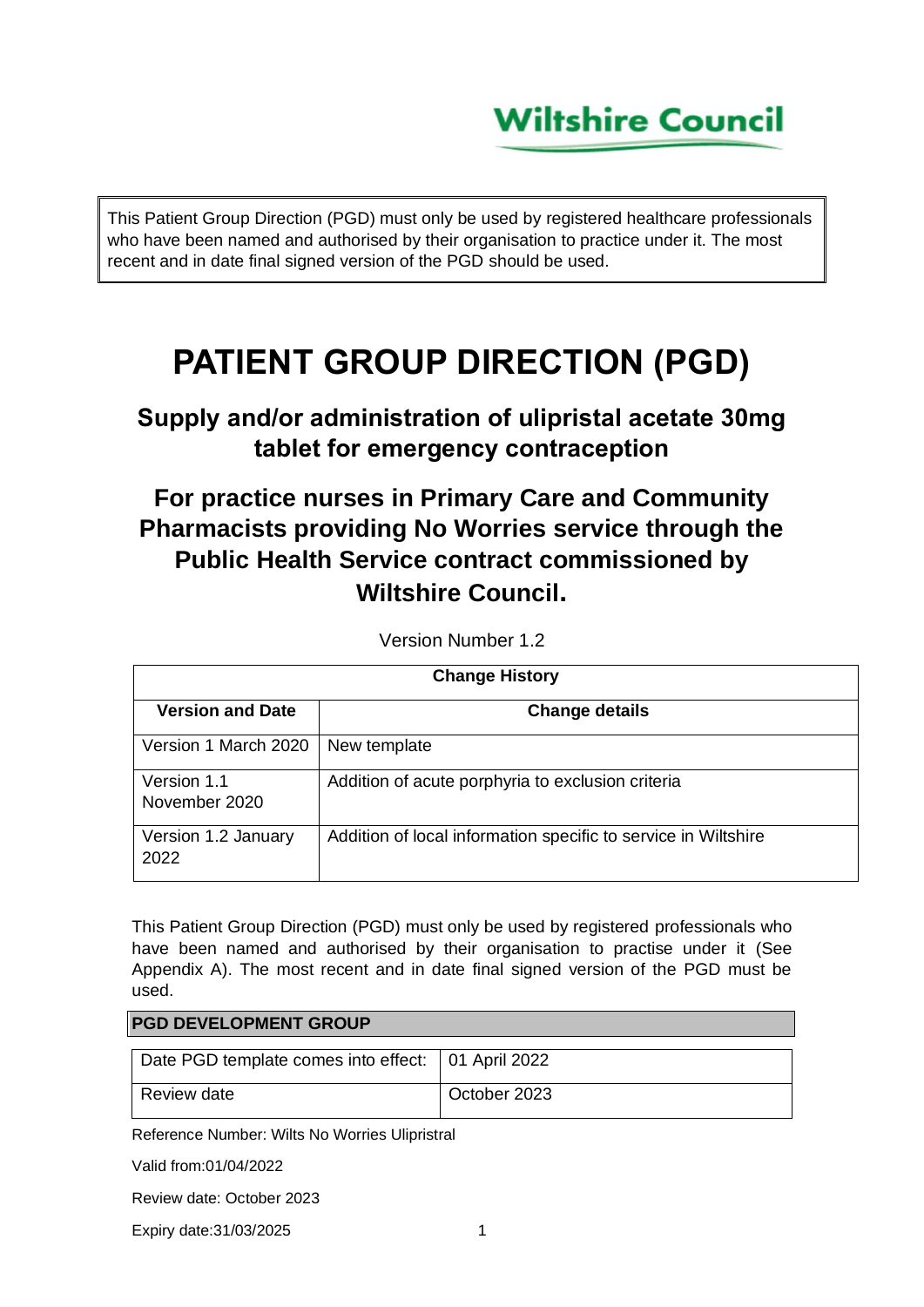| Expiry date: | 31 March 2025 |
|--------------|---------------|

This PGD template has been peer reviewed by the Reproductive Health PGDs Short Life Working Group in accordance with their Terms of Reference. It has been approved by the Faculty for Sexual and Reproductive Health (FSRH) in November 2019. This PGD template had also been modified to include information and details specific to Wiltshire Council in January 2022.

| <b>Name</b>              | <b>Designation</b>                                            |
|--------------------------|---------------------------------------------------------------|
| Dr Cindy Farmer          | <b>Chair General Training Committee</b>                       |
|                          | Faculty of Sexual and Reproductive Healthcare (FSRH)          |
| Michelle Jenkins         | Advanced Nurse Practitioner, Clinical Standards Committee     |
|                          | Faculty of Sexual and Reproductive Healthcare (FSRH)          |
| <b>Michael Nevill</b>    | Director of Nursing British Pregnancy Advisory Service (BPAS) |
| <b>Katie Girling</b>     | <b>British Pregnancy Advisory Service (BPAS)</b>              |
| Julia Hogan              | <b>CASH Nurse Consultant Marie Stopes UK</b>                  |
| Kate Devonport           | National Unplanned Pregnancy Association (NUPAS)              |
| Chetna Parmar            | Pharmacist adviser Umbrella                                   |
| Helen Donovan            | Royal College of Nursing (RCN)                                |
| <b>Carmel Lloyd</b>      | Royal College of Midwives (RCM)                               |
| <b>Clare Livingstone</b> | Royal College of Midwives (RCM)                               |
| Leanne Bobb              | English HIV and Sexual Health Commissioners Group (EHSHCG)    |
| Deborah Redknapp         | English HIV and Sexual Health Commissioners Group (EHSHCG)    |
| <b>Dipti Patel</b>       | Local authority pharmacist                                    |
| Emma Anderson            | Centre for Postgraduate Pharmacy Education (CPPE)             |
| Dr Kathy French          | Pan London PGD working group                                  |
| Dr Sarah Pillai          | Pan London PGD working group                                  |
| <b>Alison Crompton</b>   | Community pharmacist                                          |
| Andrea Smith             | Community pharmacist                                          |
| Lisa Knight              | <b>Community Health Services pharmacist</b>                   |
| <b>Bola Sotubo</b>       | <b>Clinical Commissioning Group pharmacist</b>                |

### **This section MUST REMAIN when a PGD is adopted by an organisation.**

Reference Number: Wilts No Worries Ulipristral

Valid from:01/04/2022

Review date: October 2023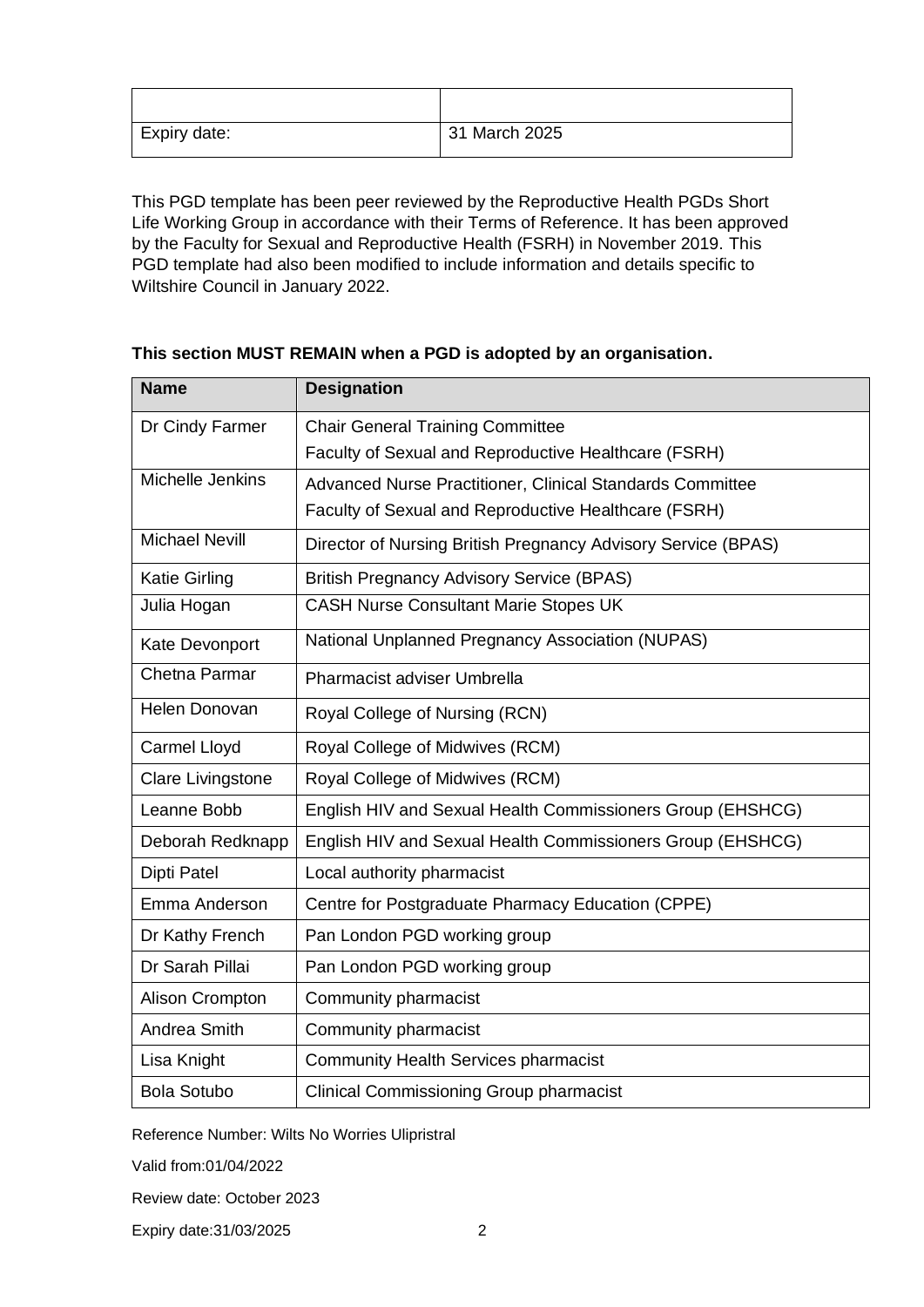| <b>Tracy Rogers</b>                           | <b>Associate Director Specialist Pharmacy Service</b>                         |
|-----------------------------------------------|-------------------------------------------------------------------------------|
| Sandra Wolper                                 | <b>Associate Director Specialist Pharmacy Service</b>                         |
| Amanda Cooper                                 | <b>Specialist Pharmacy Service</b>                                            |
| Jo Jenkins (Woking<br>Group Co-<br>ordinator) | Specialist Pharmacist PGDs Specialist Pharmacy Service                        |
| Samrina Bhatti                                | Chief Pharmaceutical Officer's Clinical Fellow Specialist Pharmacy<br>Service |

### **ORGANISATIONAL AUTHORISATIONS**

| <b>Name</b>                               | Job title and organisation                                                                          | <b>Signature</b> | <b>Date</b> |
|-------------------------------------------|-----------------------------------------------------------------------------------------------------|------------------|-------------|
| <b>Chris Loader</b>                       | Lead Nurse / Service manager Wiltshire<br>Sexual Health (WiSe)<br><b>Salisbury Foundation Trust</b> |                  | 29/3/22     |
| <b>Paul Clarke</b>                        | <b>Associate Director Medicines</b><br>Optimisation<br><b>BSW CCG</b>                               | lat.             | 18.03.22    |
| <b>Professor Kate</b><br><b>Blackburn</b> | Director of Public Health<br><b>Wiltshire Council</b>                                               | Kartuga Blackbur | 21/03/22    |

**1. Characteristics of staff**

Reference Number: Wilts No Worries Ulipristral

Valid from:01/04/2022

Review date: October 2023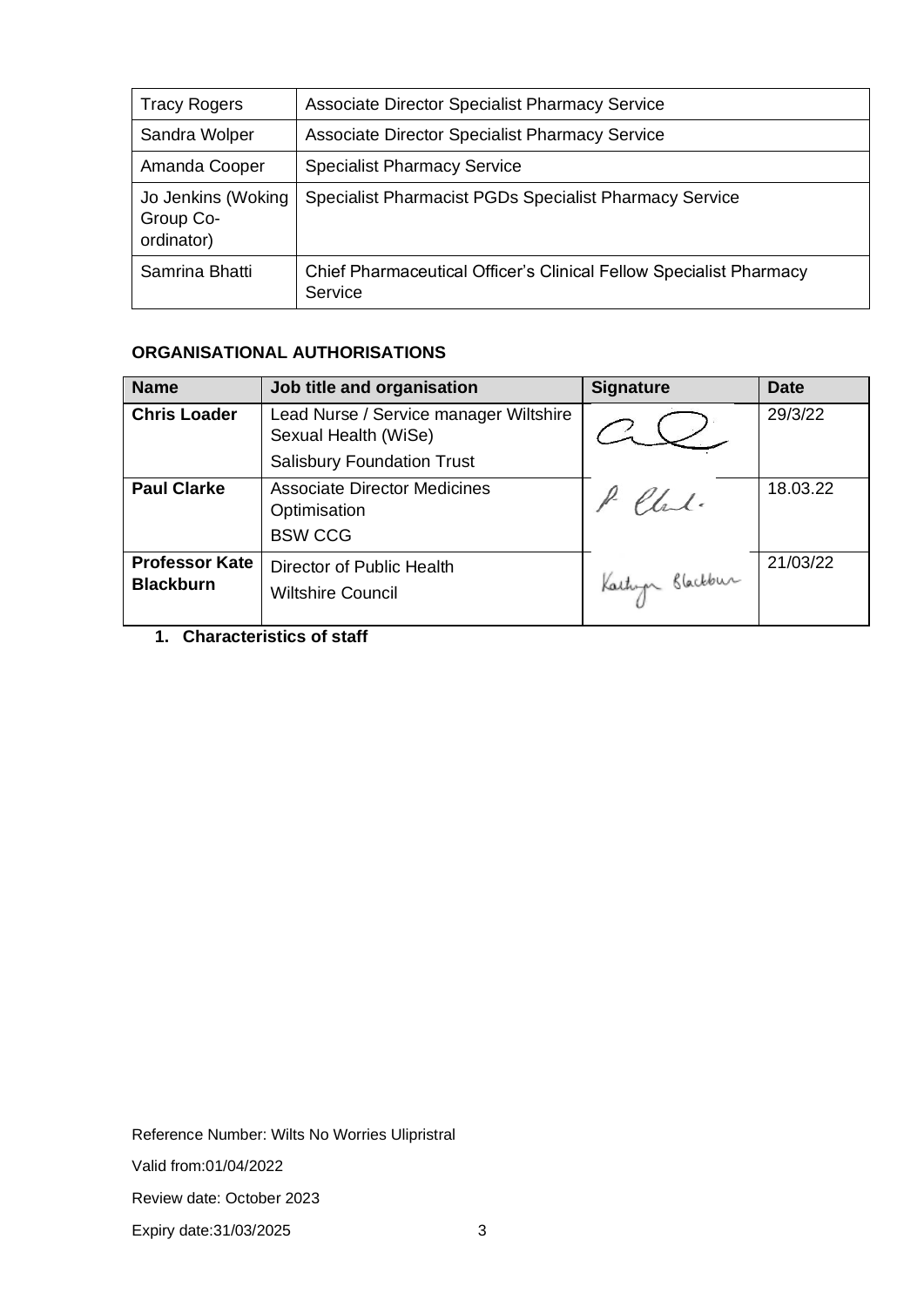| <b>Qualifications and</b><br>professional registration | Current contract of employment within the Local Authority or<br>NHS commissioned service or the NHS Trust/organisation.                                                                                                                                                                                                      |
|--------------------------------------------------------|------------------------------------------------------------------------------------------------------------------------------------------------------------------------------------------------------------------------------------------------------------------------------------------------------------------------------|
|                                                        | Registered healthcare professional listed in the legislation as<br>able to practice under Patient Group Directions.                                                                                                                                                                                                          |
|                                                        | Registered Nurse with current Nursing and Midwifery Council<br>(NMC) registration and family planning experience.                                                                                                                                                                                                            |
|                                                        | Registered Pharmacist who has received training to<br>undertake administration and supply of medicines under<br>Patient Group Directions and are competent in management<br>of contraception care, working in a community pharmacy<br>under the No Worries Public Health Service Contract                                    |
| <b>Initial training</b>                                | The registered healthcare professional authorised to operate<br>under this PGD must have undertaken appropriate education<br>and training and successfully completed the competencies to<br>undertake clinical assessment of patients ensuring safe<br>provision of the medicines listed in accordance with local<br>policy. |
|                                                        | Suggested requirement for training would be successful<br>completion of a relevant contraception module/course<br>accredited or endorsed by the FSRH, CPPE or a university or<br>advised in the RCN training directory.                                                                                                      |
|                                                        | Have undertaken appropriate training for working<br>$\bullet$<br>under patient group directions for the supply and<br>administration of medicines                                                                                                                                                                            |
|                                                        | Have been assessed as competent to work with this<br>٠<br><b>PGD</b>                                                                                                                                                                                                                                                         |
|                                                        | Have undertaken training in the role, care and<br>٠<br>administration of the medicine specified in this PGD.                                                                                                                                                                                                                 |
|                                                        | Have access to the current BNF<br>(https://www.medicinescomplete.com/mc/bnf/current)<br>and                                                                                                                                                                                                                                  |
|                                                        | Pharmacists are required to complete the required training:                                                                                                                                                                                                                                                                  |
|                                                        | Declaration of Competence (DoC) for Chlamydia<br>٠<br>testing and Treatment & Emergency Contraception                                                                                                                                                                                                                        |
|                                                        | CPPE packages should be completed as part of the<br>$\bullet$<br>DoC process and updated every three years: Sexual<br>Health in pharmacies, Emergency Contraception,<br>Dealing with difficult discussions or Consultation skills<br>for pharmacy practice and Safeguarding children and<br>vulnerable adults                |

Valid from:01/04/2022

Review date: October 2023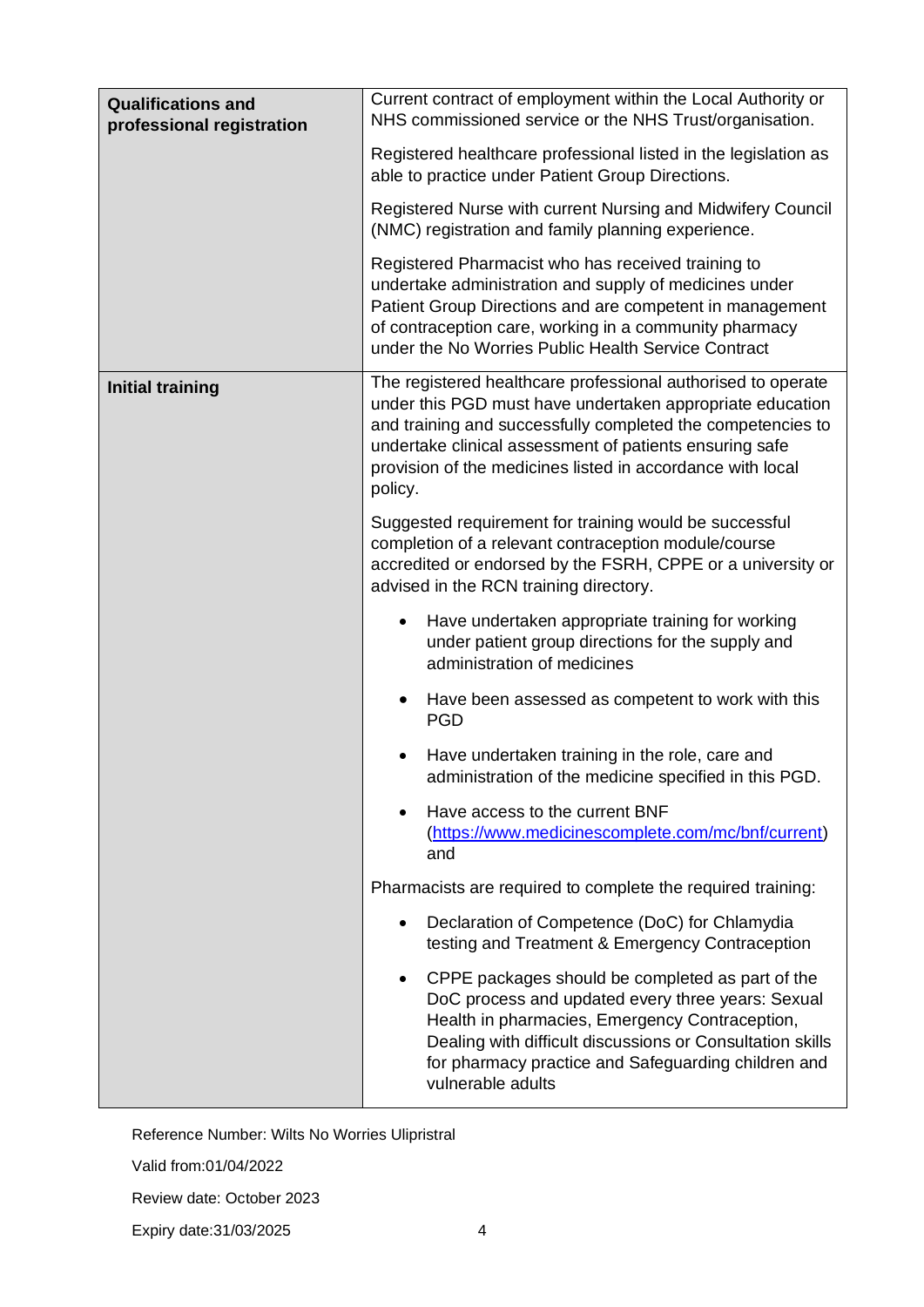|                                                                                                                                                                         | An enhanced DBS certificate is in place<br>$\bullet$                                                                                                                                                                                                                                                                                                                                                   |
|-------------------------------------------------------------------------------------------------------------------------------------------------------------------------|--------------------------------------------------------------------------------------------------------------------------------------------------------------------------------------------------------------------------------------------------------------------------------------------------------------------------------------------------------------------------------------------------------|
| <b>Competency assessment</b>                                                                                                                                            | Individuals operating under this PGD must be assessed<br>$\bullet$<br>as competent (see Appendix A) and complete a<br>declaration of competence (DoC) for Chlamydia testing &<br>treatment and Emergency Contraception . Staff operating<br>under this PGD are encouraged to review their<br>competency using the NICE Competency Framework for<br>health professionals using patient group directions |
| <b>Ongoing training and</b><br>competency                                                                                                                               | Individuals operating under this PGD are personally<br>٠<br>responsible for ensuring that they remain up to date with<br>the use of all medicines and guidance included in the<br>PGD - if any training needs are identified these should be<br>addressed and further training provided as required.<br>Organisational PGD and/or medication training as<br>required by employing Trust/organisation.  |
| The decision to supply any medication rests with the individual registered health professional<br>who must abide by the PGD and any associated organisational policies. |                                                                                                                                                                                                                                                                                                                                                                                                        |

Reference Number: Wilts No Worries Ulipristral Valid from:01/04/2022 Review date: October 2023 Expiry date: 31/03/2025 5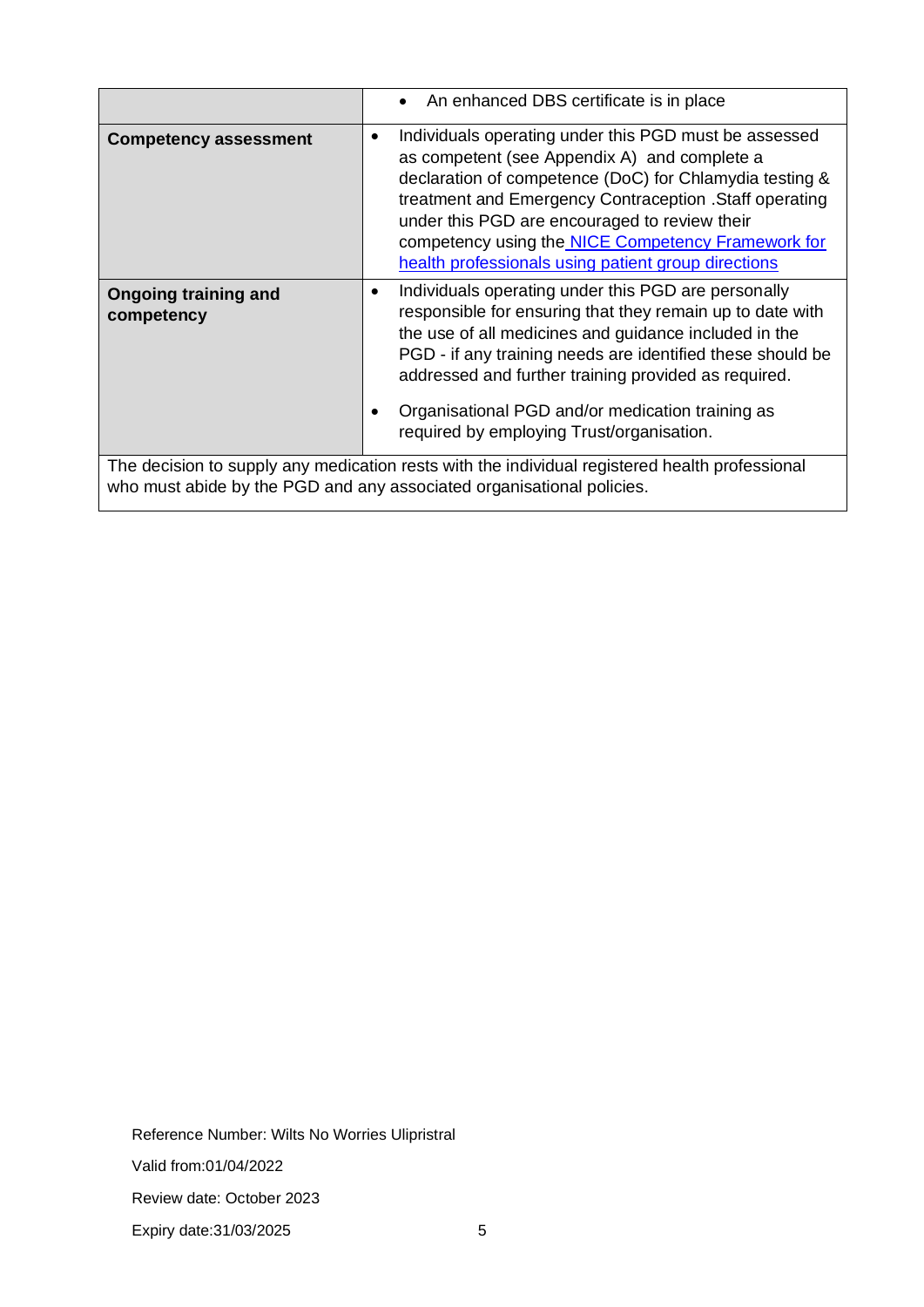| <b>Clinical condition or situation</b><br>to which this PGD applies | For use by No Worries participating GP surgeries or<br>$\bullet$<br>Community pharmacist through Public Health Service<br>contract commissioned by Wiltshire Council                                                                                                                |
|---------------------------------------------------------------------|-------------------------------------------------------------------------------------------------------------------------------------------------------------------------------------------------------------------------------------------------------------------------------------|
|                                                                     | To reduce the risk of pregnancy after unprotected sexual<br>$\bullet$<br>intercourse (UPSI) or regular non-hormonal contraception<br>has been compromised or used incorrectly.                                                                                                      |
| <b>Criteria for inclusion</b>                                       | Patient aged 13-24 years at risk of unwanted pregnancy<br>٠<br>presenting at a No Worries participating venue for<br>emergency contraception (EC) between 0 and 120 hours<br>following UPSI or when regular non-hormonal<br>contraception has been compromised or used incorrectly. |
|                                                                     | No contraindications to the medication.<br>$\bullet$                                                                                                                                                                                                                                |
|                                                                     | Informed consent given.<br>$\bullet$                                                                                                                                                                                                                                                |
| <b>Criteria for exclusion</b>                                       | Patient aged 25 and over<br>$\bullet$                                                                                                                                                                                                                                               |
|                                                                     | Informed consent not given.<br>$\bullet$                                                                                                                                                                                                                                            |
|                                                                     | Individuals under 16 years old and assessed as lacking<br>$\bullet$<br>capacity to consent using the Fraser Guidelines.                                                                                                                                                             |
|                                                                     | Individuals 16 years of age and over and assessed as<br>$\bullet$<br>lacking capacity to consent.                                                                                                                                                                                   |
|                                                                     | This episode of UPSI occurred more than 120 hours ago.<br>$\bullet$<br>N.B. A dose may be given if there have been previous<br>untreated or treated episodes of UPSI within the current<br>cycle if the most recent episode of UPSI is within 120<br>hours.                         |
|                                                                     | Known or suspected pregnancy (N.B. a previous episode<br>of UPSI in this cycle is not an exclusion. Consider<br>pregnancy test if more than three weeks after UPSI and<br>no normal menstrual period).<br>Less than 21 days after childbirth.<br>$\bullet$                          |
|                                                                     | Less than 5 days after miscarriage, abortion, ectopic<br>$\bullet$<br>pregnancy or uterine evacuation for gestational<br>trophoblastic disease (GTD).                                                                                                                               |
|                                                                     | Known hypersensitivity to the active ingredient or to any<br>$\bullet$<br>component of the product - see <b>Summary of Product</b><br><b>Characteristics</b>                                                                                                                        |
|                                                                     | Use of levonorgestrel or any other progestogen in the<br>$\bullet$<br>previous 7 days (i.e. hormonal contraception, hormone<br>replacement therapy or use for other gynaecological                                                                                                  |

### **2. Clinical condition or situation to which this PGD applies**

Reference Number: Wilts No Worries Ulipristral

Valid from:01/04/2022

Review date: October 2023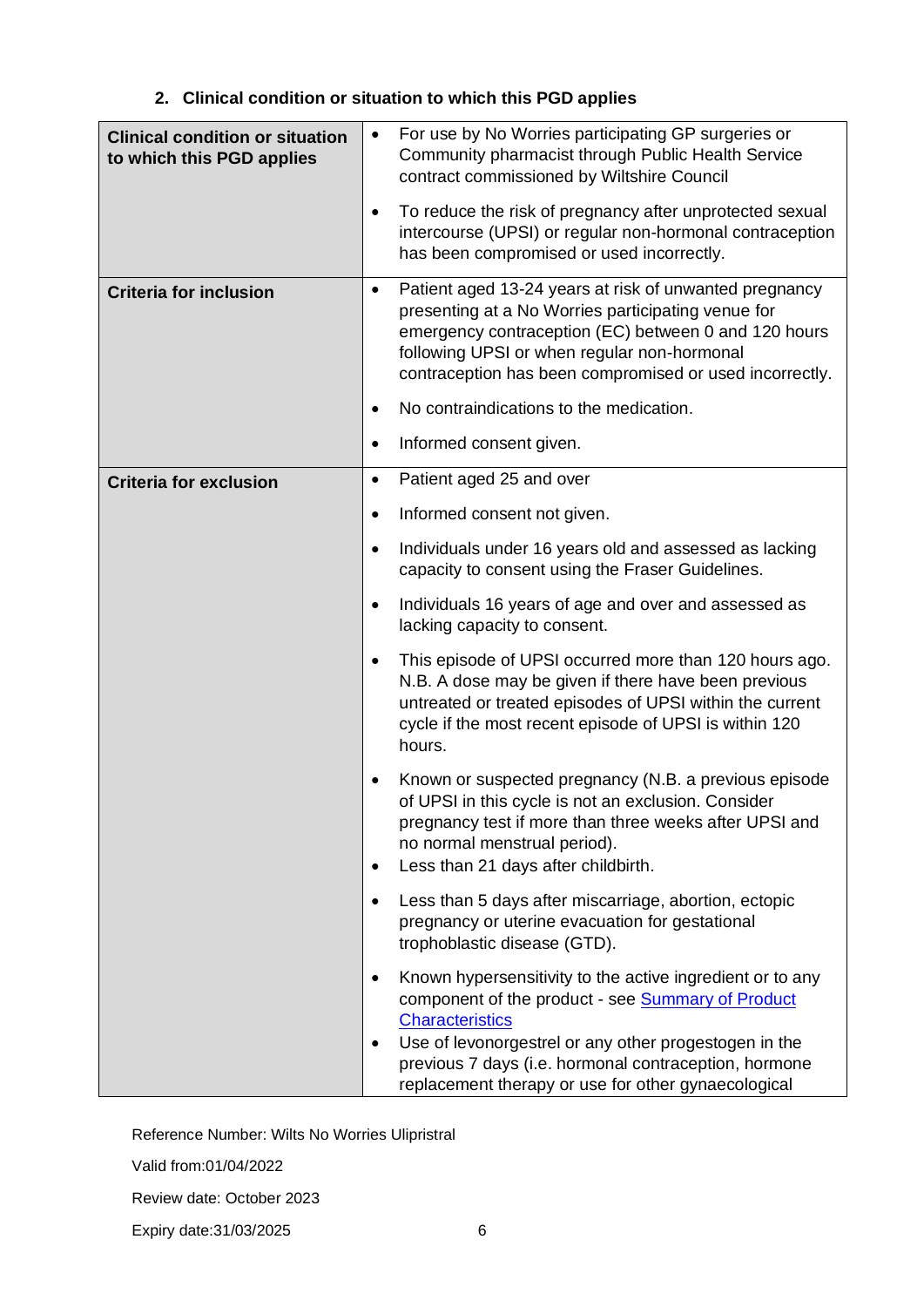|                                                              | indications).                                                                                                                                                                                                                                                                                                                                                                                                                                                                                                                                                                                                                                                                                                                                                                                                                                                                                                                                                                                                                                                                                                                                                                                                                                                                                                                                                             |
|--------------------------------------------------------------|---------------------------------------------------------------------------------------------------------------------------------------------------------------------------------------------------------------------------------------------------------------------------------------------------------------------------------------------------------------------------------------------------------------------------------------------------------------------------------------------------------------------------------------------------------------------------------------------------------------------------------------------------------------------------------------------------------------------------------------------------------------------------------------------------------------------------------------------------------------------------------------------------------------------------------------------------------------------------------------------------------------------------------------------------------------------------------------------------------------------------------------------------------------------------------------------------------------------------------------------------------------------------------------------------------------------------------------------------------------------------|
|                                                              | Concurrent use of antacids, proton-pump inhibitors or $H_2$ -<br>$\bullet$<br>receptor antagonists.                                                                                                                                                                                                                                                                                                                                                                                                                                                                                                                                                                                                                                                                                                                                                                                                                                                                                                                                                                                                                                                                                                                                                                                                                                                                       |
|                                                              | Severe asthma controlled by oral glucocorticoids.<br>$\bullet$                                                                                                                                                                                                                                                                                                                                                                                                                                                                                                                                                                                                                                                                                                                                                                                                                                                                                                                                                                                                                                                                                                                                                                                                                                                                                                            |
|                                                              | Individuals using enzyme-inducing drugs/herbal products<br>$\bullet$<br>or within 4 weeks of stopping.                                                                                                                                                                                                                                                                                                                                                                                                                                                                                                                                                                                                                                                                                                                                                                                                                                                                                                                                                                                                                                                                                                                                                                                                                                                                    |
|                                                              | Acute porphyria<br>$\bullet$                                                                                                                                                                                                                                                                                                                                                                                                                                                                                                                                                                                                                                                                                                                                                                                                                                                                                                                                                                                                                                                                                                                                                                                                                                                                                                                                              |
| <b>Cautions including any</b><br>relevant action to be taken | All individuals should be informed that insertion of a<br>$\bullet$<br>copper intrauterine device (Cu-IUD) within five days of<br>UPSI or within five days from earliest estimated ovulation<br>is the most effective method of emergency contraception.<br>If a Cu-IUD is appropriate and acceptable supply oral EC<br>and refer to the appropriate health service provider - the<br>patient's GP or Wiltshire Sexual Health Service (WiSe).<br>Ulipristal is ineffective if taken after ovulation.<br>$\bullet$<br>If individual vomits within three hours from ingestion, a<br>$\bullet$<br>repeat dose may be given.<br>Body Mass Index (BMI) > 26kg/m2 or weight > 70kg -<br>$\bullet$<br>individuals should be advised that though oral EC<br>methods may be safely used, a high BMI may reduce the<br>effectiveness. A Cu-IUD should be recommended as the<br>most effective method of EC.<br>Consideration should be given to the current disease<br>$\bullet$<br>status of those with severe malabsorption syndromes,<br>such as acute/active inflammatory bowel disease or<br>Crohn's disease. Although the use of ulipristal is not<br>contra-indicated it may be less effective and so these<br>individuals should be advised that insertion of Cu-IUD<br>would be the most effective emergency contraception for<br>them and referred accordingly if agreed. |
|                                                              | Breast feeding – advise to express and discard breast<br>$\bullet$<br>milk for 7 days after ulipristal dose.<br>The effectiveness of ulipristal can be reduced by<br>$\bullet$<br>progestogen taken in the following 5 days and individuals<br>must be advised not to take progestogen containing drugs<br>for 5 days after ulipristal. See section 'Written information<br>and further advice to be given to individual'.                                                                                                                                                                                                                                                                                                                                                                                                                                                                                                                                                                                                                                                                                                                                                                                                                                                                                                                                                |
|                                                              | If the individual is less than 16 years of age an<br>$\bullet$<br>assessment based on Fraser guidelines must be made<br>and documented.                                                                                                                                                                                                                                                                                                                                                                                                                                                                                                                                                                                                                                                                                                                                                                                                                                                                                                                                                                                                                                                                                                                                                                                                                                   |
|                                                              | If the individual is less than 13 years of age the<br>$\bullet$<br>healthcare professional should speak to local<br>safeguarding lead and follow the local safeguarding                                                                                                                                                                                                                                                                                                                                                                                                                                                                                                                                                                                                                                                                                                                                                                                                                                                                                                                                                                                                                                                                                                                                                                                                   |

Valid from:01/04/2022

Review date: October 2023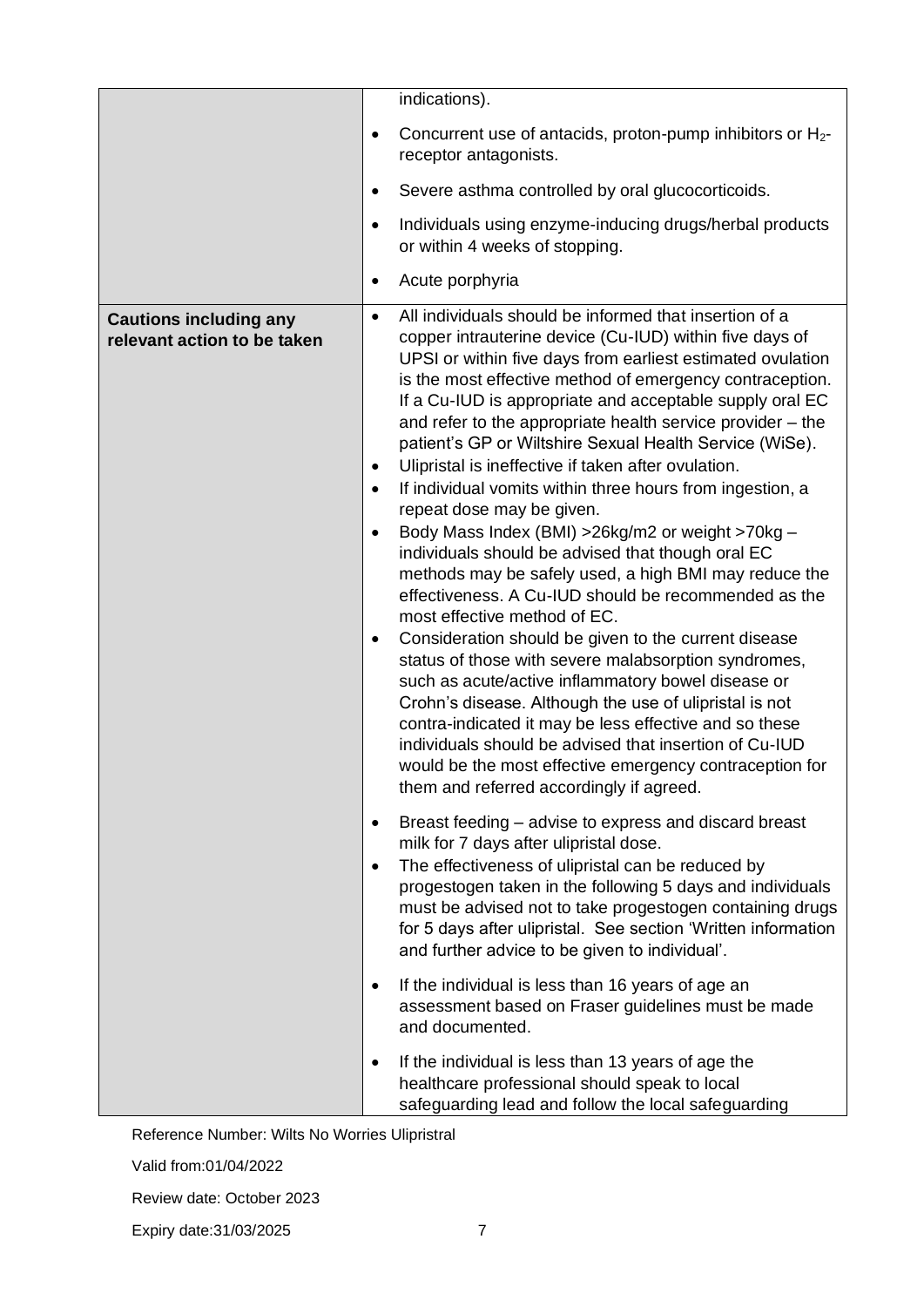|                                                        | policy.                                                                                                                                                                                                                                                                                            |
|--------------------------------------------------------|----------------------------------------------------------------------------------------------------------------------------------------------------------------------------------------------------------------------------------------------------------------------------------------------------|
|                                                        |                                                                                                                                                                                                                                                                                                    |
|                                                        | If the individual has not yet reached menarche, consider<br>٠<br>onward referral for further assessment or investigation.                                                                                                                                                                          |
|                                                        | If the individual presents following rape or sexual assault<br>$\bullet$<br>can be prescribed emergency hormonal contraception but<br>should be referred to the Sexual Assault Referral Centre<br>(SARC) and encouraged to inform the police. SARC<br>contact details:<br>Telephone - 01793 781916 |
|                                                        |                                                                                                                                                                                                                                                                                                    |
|                                                        | Secure emails - sw.sarc@firstlight.cjsm.net                                                                                                                                                                                                                                                        |
|                                                        | Website - https://www.firstlight.org.uk/swindonwiltshiresarc/                                                                                                                                                                                                                                      |
| Action to be taken if the<br>individual is excluded or | Explain the reasons for exclusion to the individual and<br>$\bullet$<br>document in the consultation record.                                                                                                                                                                                       |
| declines treatment                                     | Record reason for decline in the consultation record.<br>$\bullet$                                                                                                                                                                                                                                 |
|                                                        | Offer suitable alternative emergency contraception or<br>$\bullet$<br>refer the individual as soon as possible to their GP,<br>Wiltshire Sexual Health Service (WiSe) or another<br>suitable health service provider if appropriate and/or<br>provide them with information about further options. |

### **3. Description of treatment**

| Name, strength & formulation<br>of drug | Ulipristal acetate 30mg tablet                                                                                                                                                                                                                                                                                                                                                                                                                                                                                                                                                                                                                                                         |
|-----------------------------------------|----------------------------------------------------------------------------------------------------------------------------------------------------------------------------------------------------------------------------------------------------------------------------------------------------------------------------------------------------------------------------------------------------------------------------------------------------------------------------------------------------------------------------------------------------------------------------------------------------------------------------------------------------------------------------------------|
| <b>Legal category</b>                   | P                                                                                                                                                                                                                                                                                                                                                                                                                                                                                                                                                                                                                                                                                      |
| <b>Route of administration</b>          | Oral - dose to be taken as supervised consumption on the<br>premises                                                                                                                                                                                                                                                                                                                                                                                                                                                                                                                                                                                                                   |
| Off label use                           | Best practice advice given by Faculty of Sexual and<br>Reproductive Healthcare (FSRH) is used for guidance in this<br>PGD and may vary from the <b>Summary of Product</b><br><b>Characteristics (SPC).</b><br>This PGD includes off-label use in the following conditions:<br>Lapp-lactase deficiency<br>Hereditary problems of galactose intolerance<br>Glucose-galactose malabsorption<br>$\bullet$<br>Severe hepatic impairment<br>Where a drug is recommended off-label consider, as part of<br>the consent process, informing the individual/parent/carer that<br>the drug is being offered in accordance with national<br>guidance but that this is outside the product licence. |
| Dose and frequency of                   | One tablet (30mg) as a single dose taken as soon as                                                                                                                                                                                                                                                                                                                                                                                                                                                                                                                                                                                                                                    |

Reference Number: Wilts No Worries Ulipristral

Valid from:01/04/2022

Review date: October 2023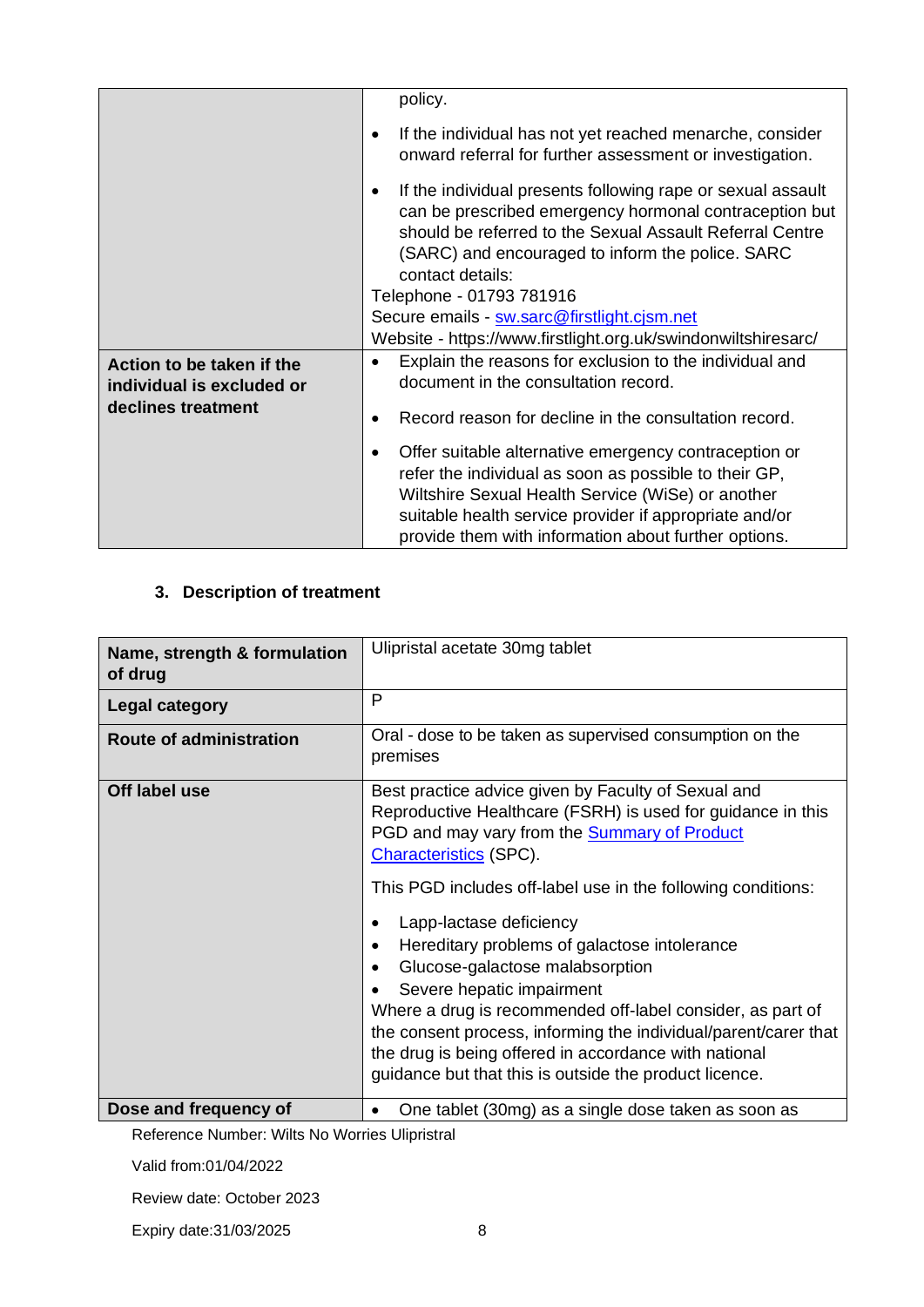| administration                                                           | possible up to 120 hours after UPSI.                                                                                                                                                                                                 |  |  |  |
|--------------------------------------------------------------------------|--------------------------------------------------------------------------------------------------------------------------------------------------------------------------------------------------------------------------------------|--|--|--|
| <b>Duration of treatment</b>                                             | A single dose is permitted under this PGD.<br>$\bullet$<br>If vomiting occurs within 3 hours of ulipristal being taken a<br>$\bullet$                                                                                                |  |  |  |
|                                                                          | repeat dose can be supplied under this PGD.                                                                                                                                                                                          |  |  |  |
|                                                                          | Repeated doses can be given within the same cycle.<br>Please note:                                                                                                                                                                   |  |  |  |
|                                                                          | If within 7 days of previous levonorgestrel offer<br>$\circ$                                                                                                                                                                         |  |  |  |
|                                                                          | levonorgestrel again (not ulipristal)                                                                                                                                                                                                |  |  |  |
|                                                                          | If within 5 days of ulipristal then offer ulipristal<br>$\circ$<br>again (not levonorgestrel)                                                                                                                                        |  |  |  |
| <b>Quantity to be supplied</b>                                           | Appropriately labelled pack of one tablet.                                                                                                                                                                                           |  |  |  |
| <b>Storage</b>                                                           | Medicines must be stored securely according to national<br>guidelines and in accordance with the product SPC.                                                                                                                        |  |  |  |
| <b>Drug interactions</b>                                                 | A detailed list of drug interactions is available in the SPC,<br>which is available from the electronic Medicines Compendium                                                                                                         |  |  |  |
|                                                                          | website: www.medicines.org.uk or the BNF www.bnf.org                                                                                                                                                                                 |  |  |  |
| <b>Identification &amp; management</b>                                   | A detailed list of adverse reactions is available in the SPC,<br>which is available from the electronic Medicines Compendium                                                                                                         |  |  |  |
| of adverse reactions                                                     | website: www.medicines.org.uk and BNF www.bnf.org                                                                                                                                                                                    |  |  |  |
|                                                                          | The following side effects are common with ulipristal acetate<br>(but may not reflect all reported side effects):<br>Nausea or vomiting                                                                                              |  |  |  |
|                                                                          |                                                                                                                                                                                                                                      |  |  |  |
|                                                                          | Abdominal pain or discomfort<br>$\bullet$                                                                                                                                                                                            |  |  |  |
|                                                                          | Headache                                                                                                                                                                                                                             |  |  |  |
|                                                                          | <b>Dizziness</b>                                                                                                                                                                                                                     |  |  |  |
|                                                                          | Muscle pain (myalgia)                                                                                                                                                                                                                |  |  |  |
|                                                                          | Dysmenorrhea                                                                                                                                                                                                                         |  |  |  |
|                                                                          | Pelvic pain                                                                                                                                                                                                                          |  |  |  |
|                                                                          | <b>Breast tenderness</b>                                                                                                                                                                                                             |  |  |  |
|                                                                          | Mood changes                                                                                                                                                                                                                         |  |  |  |
|                                                                          | Fatigue<br>$\bullet$                                                                                                                                                                                                                 |  |  |  |
|                                                                          | The FSRH advises that disruption to the menstrual cycle<br>$\bullet$<br>is possible following emergency contraception.                                                                                                               |  |  |  |
| <b>Management of and reporting</b><br>procedure for adverse<br>reactions | Healthcare professionals and patients/carers are<br>$\bullet$<br>encouraged to report suspected adverse reactions to the<br>Medicines and Healthcare products Regulatory Agency<br>(MHRA) using the Yellow Card reporting scheme on: |  |  |  |

Valid from:01/04/2022

Review date: October 2023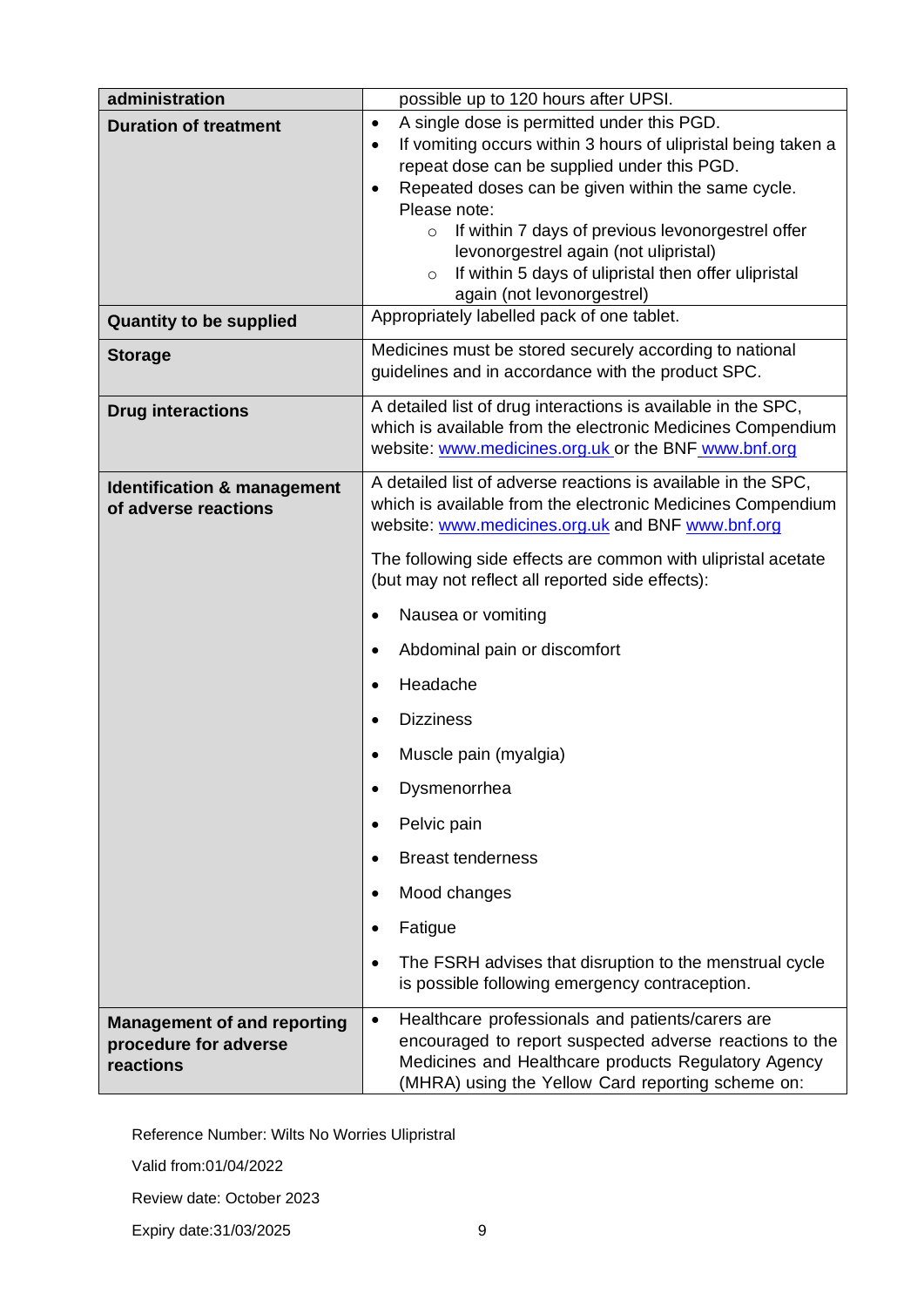|                                                                               | http://yellowcard.mhra.gov.uk                                                                                                                                                                                                                                                                                                    |
|-------------------------------------------------------------------------------|----------------------------------------------------------------------------------------------------------------------------------------------------------------------------------------------------------------------------------------------------------------------------------------------------------------------------------|
|                                                                               | Record all adverse drug reactions (ADRs) in the patient's<br>$\bullet$<br>medical record.                                                                                                                                                                                                                                        |
|                                                                               | Report any adverse reactions via organisation incident<br>$\bullet$<br>policy.                                                                                                                                                                                                                                                   |
| <b>Written information and</b><br>further advice to be given to<br>individual | All methods of emergency contraception should be<br>$\bullet$<br>discussed. All individuals should be informed that fitting<br>a Cu-IUD within five days of UPSI or within five days<br>from the earliest estimated ovulation is the most effective<br>method of emergency contraception.                                        |
|                                                                               | Ensure that a patient information leaflet (PIL) is provided<br>$\bullet$<br>within the original pack.<br>If vomiting occurs within three hours of taking the dose,<br>$\bullet$<br>the individual should return for another dose.                                                                                                |
|                                                                               | Explain that menstrual disturbances can occur after the<br>$\bullet$<br>use of emergency hormonal contraception.                                                                                                                                                                                                                 |
|                                                                               | Provide advice on ongoing contraceptive methods,<br>$\bullet$<br>including how these can be accessed.                                                                                                                                                                                                                            |
|                                                                               | Repeated episodes of UPSI within one menstrual cycle -<br>the dose may be repeated more than once in the same<br>menstrual cycle should the need occur.                                                                                                                                                                          |
|                                                                               | In line with FSRH guidance individuals using hormonal<br>$\bullet$<br>contraception should delay restarting their regular<br>hormonal contraception for 5 days following ulipristal<br>acetate use. Avoidance of pregnancy risk (i.e. use of<br>condoms or abstain from intercourse) should be advised<br>until fully effective. |
|                                                                               | Advise a pregnancy test three weeks after treatment<br>$\bullet$<br>especially if the expected period is delayed by more than<br>seven days or abnormal (e.g. shorter or lighter than<br>usual), or if using hormonal contraception which may<br>affect bleeding pattern.                                                        |
|                                                                               | Promote the use of condoms to protect against sexually<br>٠<br>transmitted infections (STIs) and advise on the possible<br>need for screening for STIs.                                                                                                                                                                          |
|                                                                               | There is no evidence of harm if someone becomes<br>٠<br>pregnant in a cycle when they had used emergency<br>hormonal contraception.                                                                                                                                                                                              |
| Advice / follow up treatment                                                  | The individual should be advised to seek medical advice<br>٠<br>in the event of an adverse reaction.                                                                                                                                                                                                                             |
|                                                                               | The individual should attend an appropriate health service                                                                                                                                                                                                                                                                       |

Valid from:01/04/2022

Review date: October 2023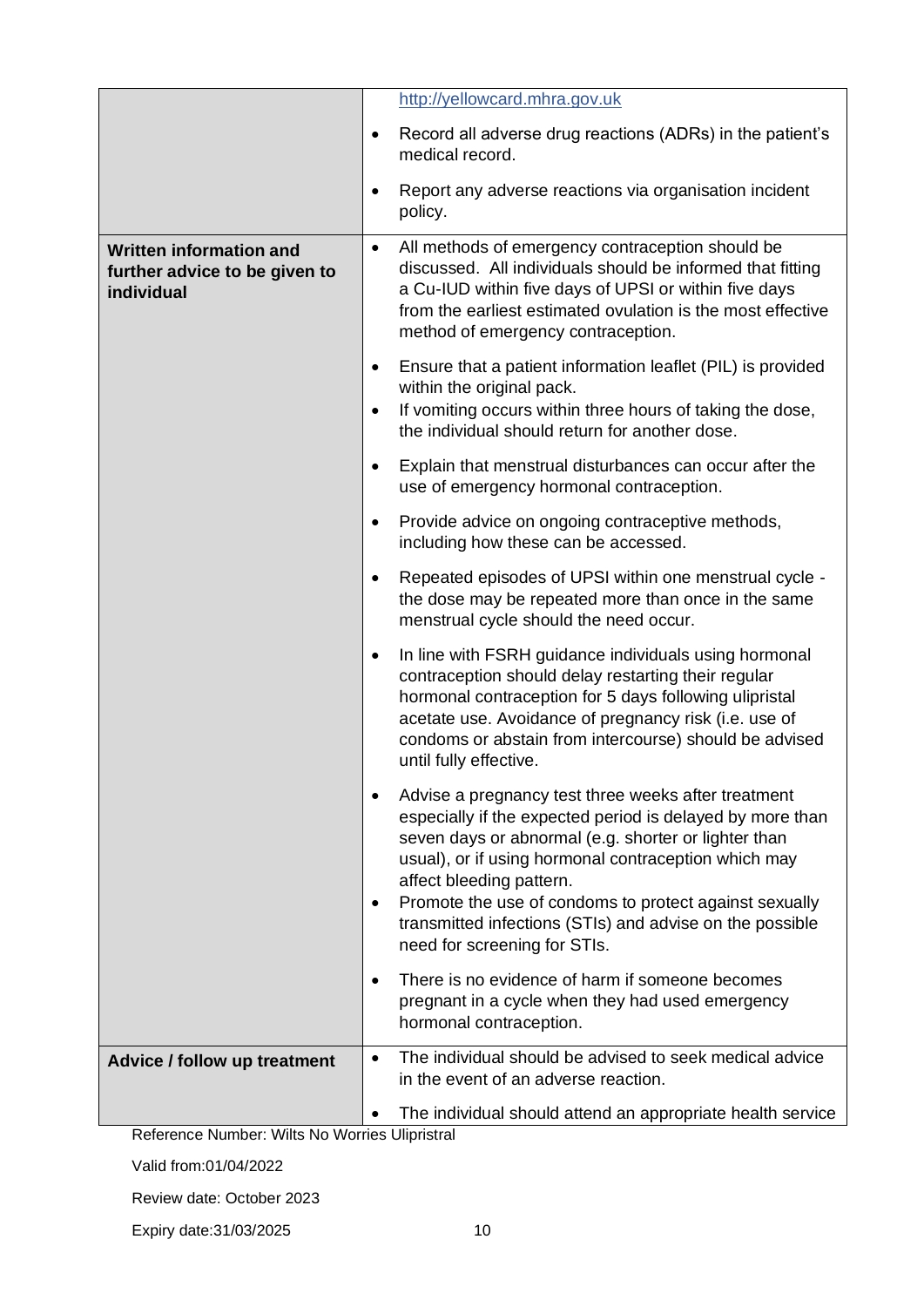|                | provider if their period is delayed, absent or abnormal or if<br>they are otherwise concerned.<br>Pregnancy test as required (see advice to individual<br>$\bullet$<br>above).                                                 |  |  |  |
|----------------|--------------------------------------------------------------------------------------------------------------------------------------------------------------------------------------------------------------------------------|--|--|--|
|                |                                                                                                                                                                                                                                |  |  |  |
|                | Individuals advised how to access on-going contraception<br>$\bullet$<br>and STI screening as required.                                                                                                                        |  |  |  |
| <b>Records</b> | Record:                                                                                                                                                                                                                        |  |  |  |
|                | The consent of the individual and                                                                                                                                                                                              |  |  |  |
|                | If individual is under 13 years of age record action<br>$\circ$<br>taken                                                                                                                                                       |  |  |  |
|                | If individual is under 16 years of age document<br>$\circ$<br>capacity using Fraser guidelines. If not competent<br>record action taken.                                                                                       |  |  |  |
|                | If individual over 16 years of age and not competent,<br>$\circ$<br>record action taken                                                                                                                                        |  |  |  |
|                | Name of individual, address, date of birth<br>٠                                                                                                                                                                                |  |  |  |
|                | GP contact details where appropriate<br>۰<br>Relevant past and present medical history, including<br>$\bullet$<br>medication history. Examination finding where relevant<br>e.g. weight<br>Any known medication allergies<br>٠ |  |  |  |
|                |                                                                                                                                                                                                                                |  |  |  |
|                |                                                                                                                                                                                                                                |  |  |  |
|                | Name of registered health professional operating under<br>$\bullet$<br>the PGD                                                                                                                                                 |  |  |  |
|                | Name of medication supplied                                                                                                                                                                                                    |  |  |  |
|                | Date of supply<br>٠                                                                                                                                                                                                            |  |  |  |
|                | Dose supplied<br>٠                                                                                                                                                                                                             |  |  |  |
|                | Quantity supplied                                                                                                                                                                                                              |  |  |  |
|                | Advice given, including advice given if excluded or<br>$\bullet$<br>declines treatment                                                                                                                                         |  |  |  |
|                | Details of any adverse drug reactions and actions taken<br>$\bullet$                                                                                                                                                           |  |  |  |
|                | Any contraindications to Ulipristal Advice given about the<br>$\bullet$<br>medication including side effects, benefits, and when and<br>what to do if any concerns                                                             |  |  |  |
|                | Any referral arrangements made                                                                                                                                                                                                 |  |  |  |
|                | Any supply outside the terms of the product marketing                                                                                                                                                                          |  |  |  |

Valid from:01/04/2022

Review date: October 2023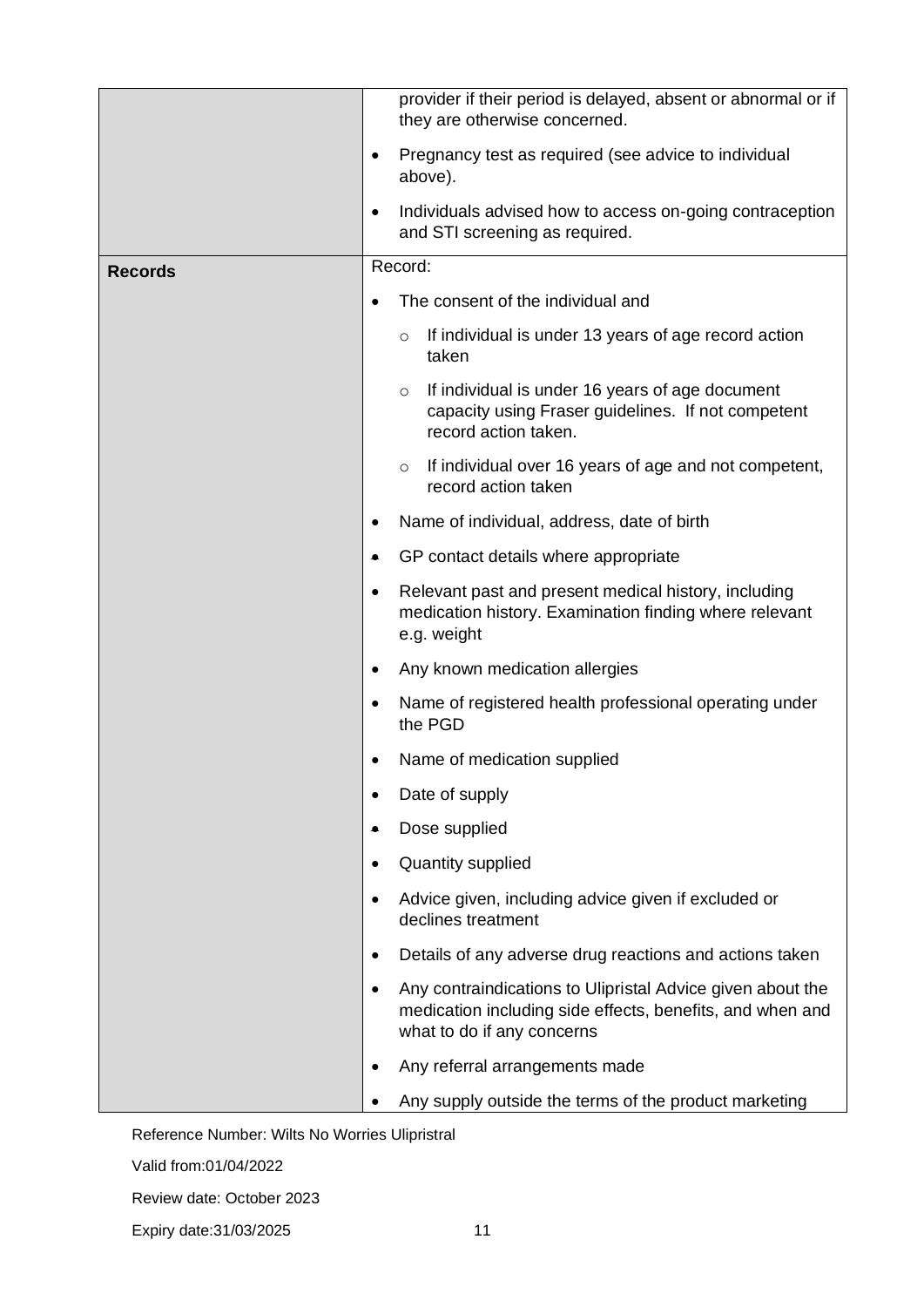| authorisation                                                                                                                                   |
|-------------------------------------------------------------------------------------------------------------------------------------------------|
| Recorded that administered/supplied via Patient Group<br>٠<br>Direction (PGD)                                                                   |
| Records should be signed and dated (or a password<br>controlled e-records) and securely kept for a defined period in<br>line with local policy. |
| All records should be clear, legible and contemporaneous.                                                                                       |
| A record of all individuals receiving treatment under this PGD<br>should also be kept for audit purposes in accordance with<br>local policy.    |

### **4. Key references**

| Key references (accessed<br>December 2019) | Electronic Medicines Compendium http://www.medicines.org.uk/<br>$\bullet$<br>Electronic BNF https://bnf.nice.org.uk/<br>$\bullet$<br>NICE Medicines practice guideline "Patient Group Directions"<br>$\bullet$<br>https://www.nice.org.uk/guidance/mpg2 |
|--------------------------------------------|---------------------------------------------------------------------------------------------------------------------------------------------------------------------------------------------------------------------------------------------------------|
|                                            | Faculty of Sexual and Reproductive Health Clinical Guidance:<br>$\bullet$<br><b>Emergency Contraception - December 2017</b><br>https://www.fsrh.org/standards-and-guidance/current-clinical-<br>guidance/emergency-contraception/                       |
|                                            | Faculty of Sexual and Reproductive Health Drug Interactions with<br>$\bullet$<br>Hormonal Contraception - November 2017<br>https://www.fsrh.org/standards-and-guidance/current-clinical-<br>guidance/drug-interactions/                                 |
|                                            | Royal Pharmaceutical Society Safe and Secure Handling of<br>$\bullet$<br>Medicines December 2018<br>https://www.rpharms.com/recognition/setting-professional-<br>standards/safe-and-secure-handling-of-medicines                                        |

Reference Number: Wilts No Worries Ulipristral

Valid from:01/04/2022

Review date: October 2023